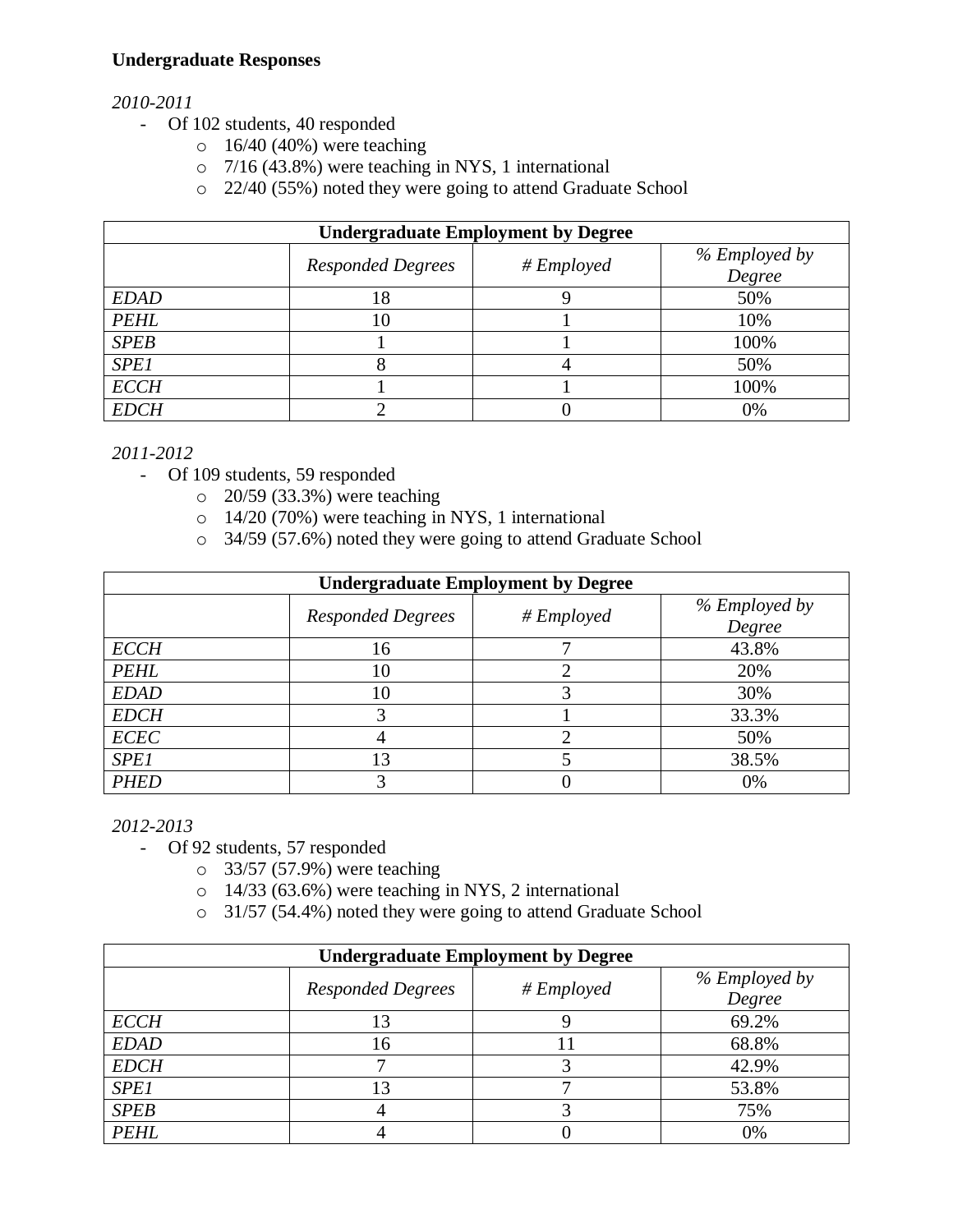#### *2013-2014*

- Of 14 students, 10 responded
	- $\circ$  5/10 (50%) were teaching
	- $\circ$  4/5 (80%) were teaching in NYS, 1 international
	- o 6/10 (60%) noted they were going to attend Graduate School

| <b>Undergraduate Employment by Degree</b> |                          |                          |                         |
|-------------------------------------------|--------------------------|--------------------------|-------------------------|
|                                           | <b>Responded Degreed</b> | $# \n \textit{Employee}$ | % Employed by<br>Degree |
| <b>ECCH</b>                               |                          |                          | 100%                    |
| <b>EDAD</b>                               |                          |                          | 66.7%                   |
| <b>SPE1</b>                               |                          |                          | 100%                    |
| <b>EDCH</b>                               |                          |                          | 0%                      |
| <b>EDEC</b>                               |                          |                          | 0%                      |
| <b>PEHL</b>                               |                          |                          | 0%                      |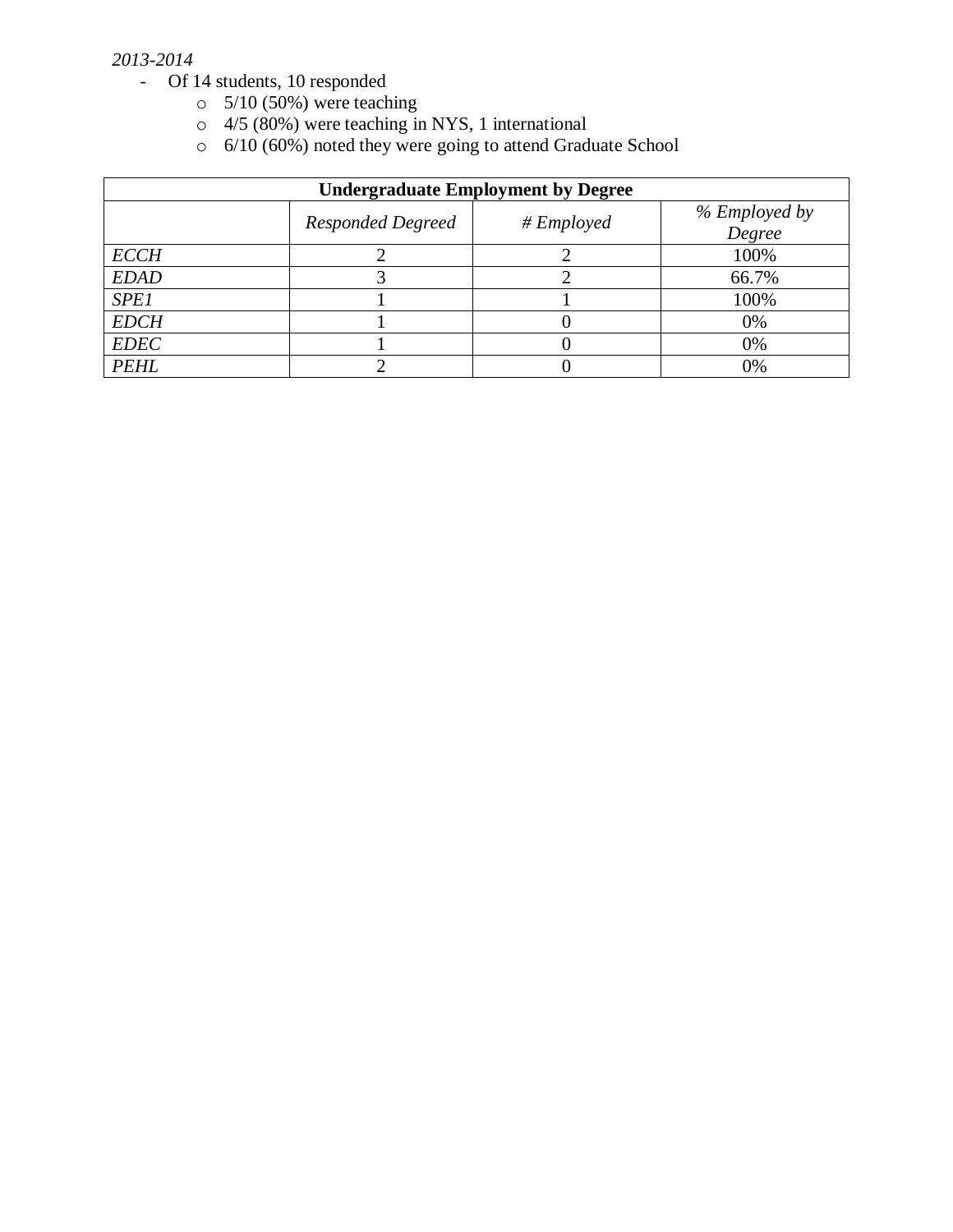## **Graduate Responses**

# *2010-2011*

- Of 185 students, 23 responded
	- o 19/23 (82.6%) were teaching,
	- $\circ$  6/19 (31.6%) were teaching in NYS
	- o 12/16 (75%) teaching excluding Canadian

| <b>Undergraduate Employment by Degree</b> |                          |                          |                         |
|-------------------------------------------|--------------------------|--------------------------|-------------------------|
|                                           | <b>Responded Degreed</b> | $# \n \textit{Employee}$ | % Employed by<br>Degree |
| <b>EDAD</b>                               |                          | О                        | 66.7%                   |
| <b>EDCH</b>                               |                          | 10                       | 90.9%                   |
| EDD7                                      |                          |                          | 100%                    |
| SPE7                                      |                          |                          | 100%                    |
| <b>PHED</b>                               |                          |                          | 100%                    |

*2011-2012*

- Of 151 students, 39 responded
	- o 32/39 (82.1%) were teaching,
	- o 13/32 (40.6%) were teaching in NYS, 2 international
	- o 25/32 (78.1%) teaching excluding Canadian

| <b>Undergraduate Employment by Degree</b> |                          |                          |                         |
|-------------------------------------------|--------------------------|--------------------------|-------------------------|
|                                           | <b>Responded Degreed</b> | $# \n \textit{Employee}$ | % Employed by<br>Degree |
| <b>EDCH</b>                               | 12                       | 10                       | 83.3%                   |
| <b>EDAD</b>                               | l6                       | 12                       | 75%                     |
| <b>PHED</b>                               |                          |                          | 100%                    |
| <b>SPE1</b>                               |                          |                          | 100%                    |
| EDD1                                      |                          |                          | 100%                    |
| SPE7                                      |                          |                          | 0%                      |

*2012-2013*

- Of 144 students, 12 responded
	- o 10/12 (83.3%) were teaching,
	- o 2/10 (20%) were teaching in NYS, 1 international
	- o 9/11 (81.8%) teaching excluding Canadian

| <b>Undergraduate Employment by Degree</b> |                          |                          |                         |
|-------------------------------------------|--------------------------|--------------------------|-------------------------|
|                                           | <b>Responded Degreed</b> | $# \n \textit{Employee}$ | % Employed by<br>Degree |
| <b>EDAD</b>                               |                          |                          | 80%                     |
| <b>EDCH</b>                               |                          |                          | 66.7%                   |
| EDD1                                      |                          |                          | 100%                    |
| <b>PHED</b>                               |                          |                          | 100%                    |
| SPE7                                      |                          |                          | 100%                    |